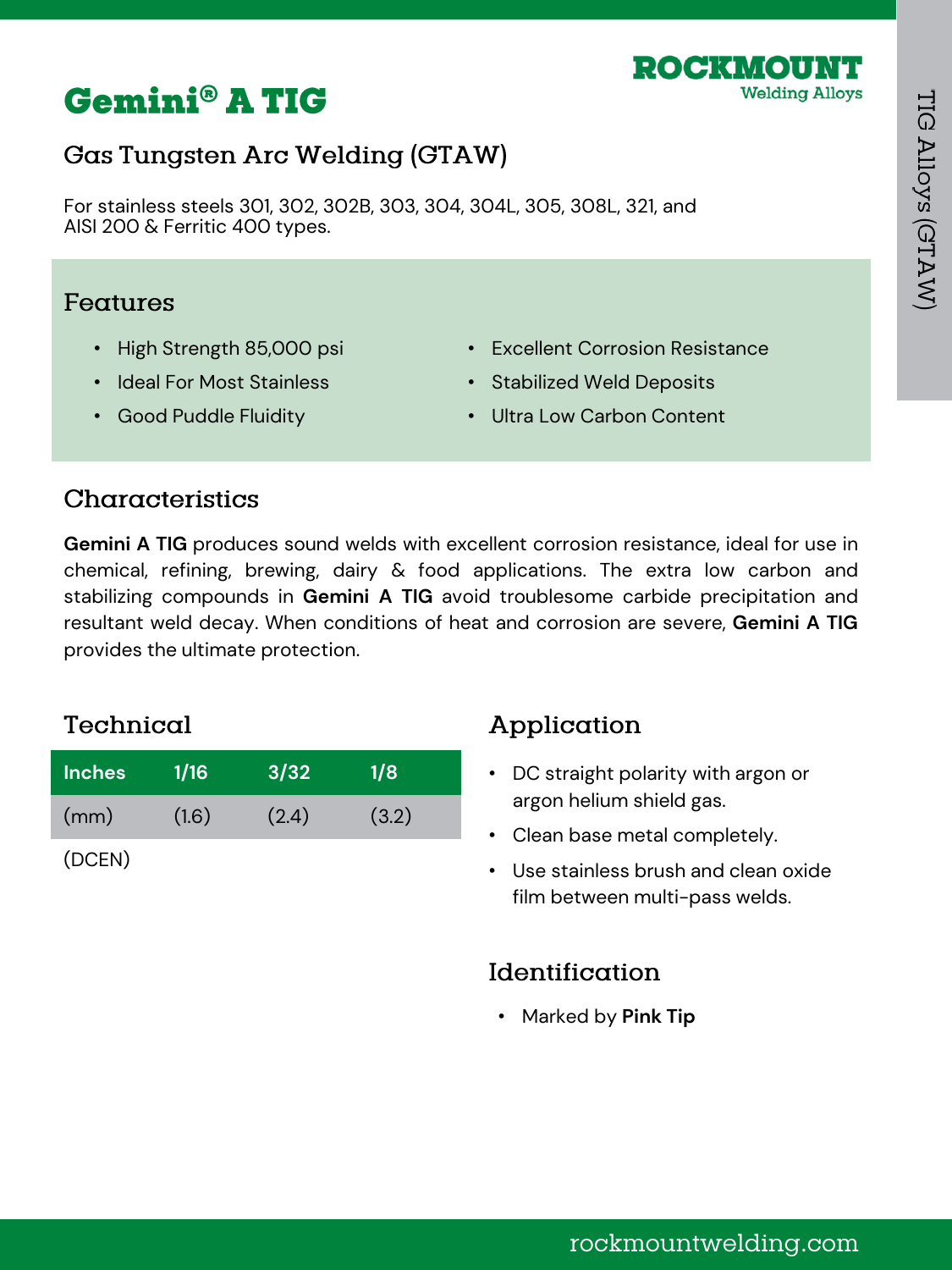



For stainless steels 316, 316L, 318, 303, 315 and 329.

#### Features

- High Strength 83,000 psi
- Resists Pitting
- Improve High Temp Strength
- Excellent Crack Resistance
- Contains Molybdenum
- Ultra-Low Carbon Content

#### Characteristics

**Gemini B TIG** is excellent for fabrication and repair of tanks, pumps, fixtures, etc., where corrosion is often encountered due to brine, organic acids, sulfurous and sulfuric acids. Extra protection and outstanding results may be expected due to the unique formulation of this alloy.

## Technical

| <b>Inches</b> | 1/16  | 3/32  | 1/8   |  |
|---------------|-------|-------|-------|--|
| (mm)          | (1.6) | (2.4) | (3.2) |  |
| (DCEN)        |       |       |       |  |

## Application

- DC straight polarity with argon or argon helium shield gas.
- Clean base metal completely.
- Use stainless brush and clean oxide film between multi-pass welds.

#### Identification

• Marked by **Yellow Tip**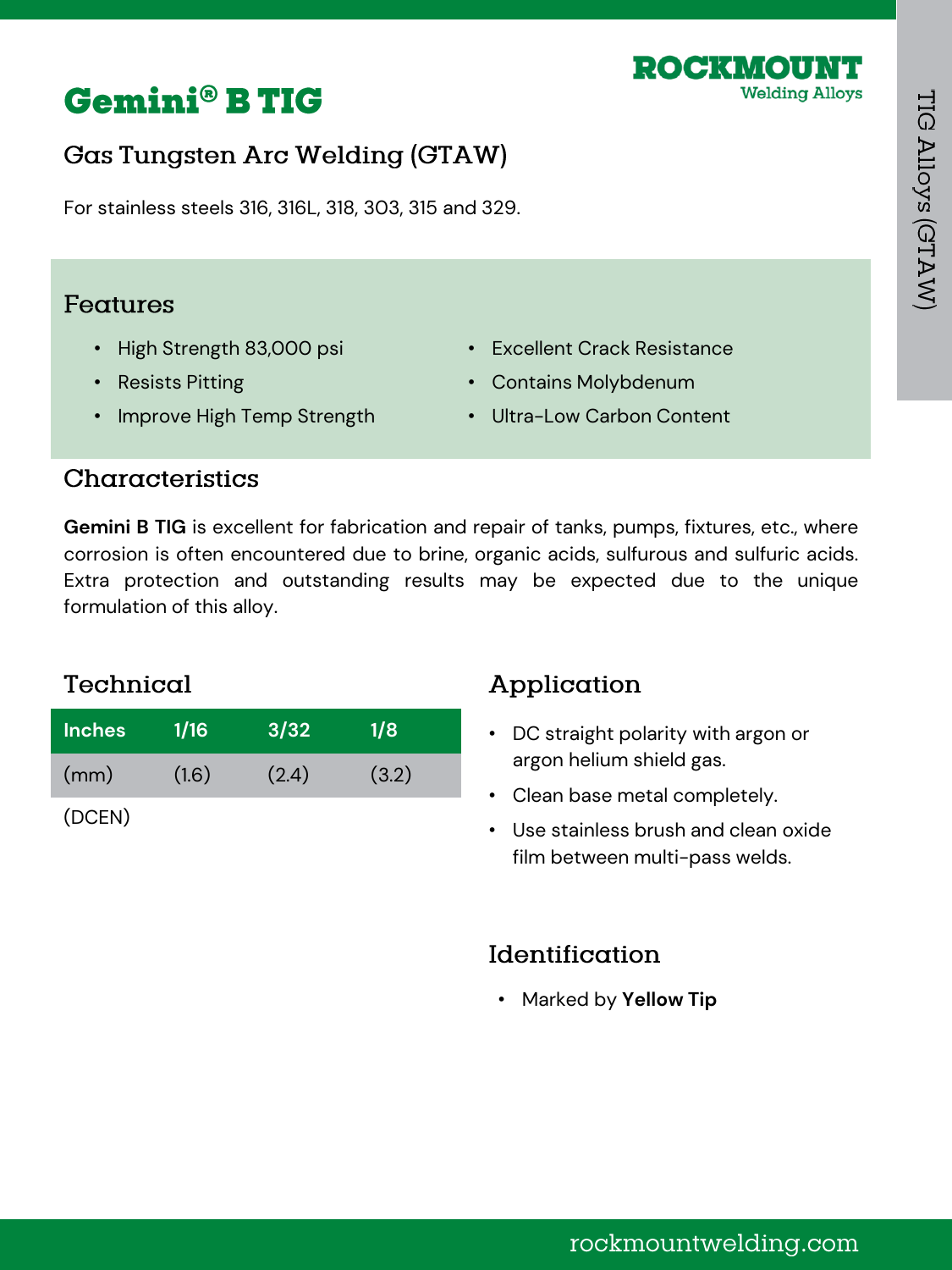



For stainless joining and overlay in severe corrosive conditions.

#### Features

- 86,000 psi Strength
- Superior Elongation 39%
- High Corrosion Resistance
- Suitable For Carpenter Type **Stainless**
- Excellent For High Temperature Exposure

## Characteristics

**Gemini C TIG** provides excellent joining and overlay results on stainless exposed to severe corrosive conditions. It is ideal for applications in the refinery, chemical, plastics and food processing industries on such equipment as mixing tanks, piping, pickling equipment and pumps.

## Technical

| <b>Inches</b> | 3/32  |  |
|---------------|-------|--|
| (mm)          | (2.4) |  |
| (DCEN)        |       |  |

## Application

- Use DC straight polarity with argon and/or helium.
- Clean metal with stainless brush.

#### Identification

• Marked by **Unpainted Tip**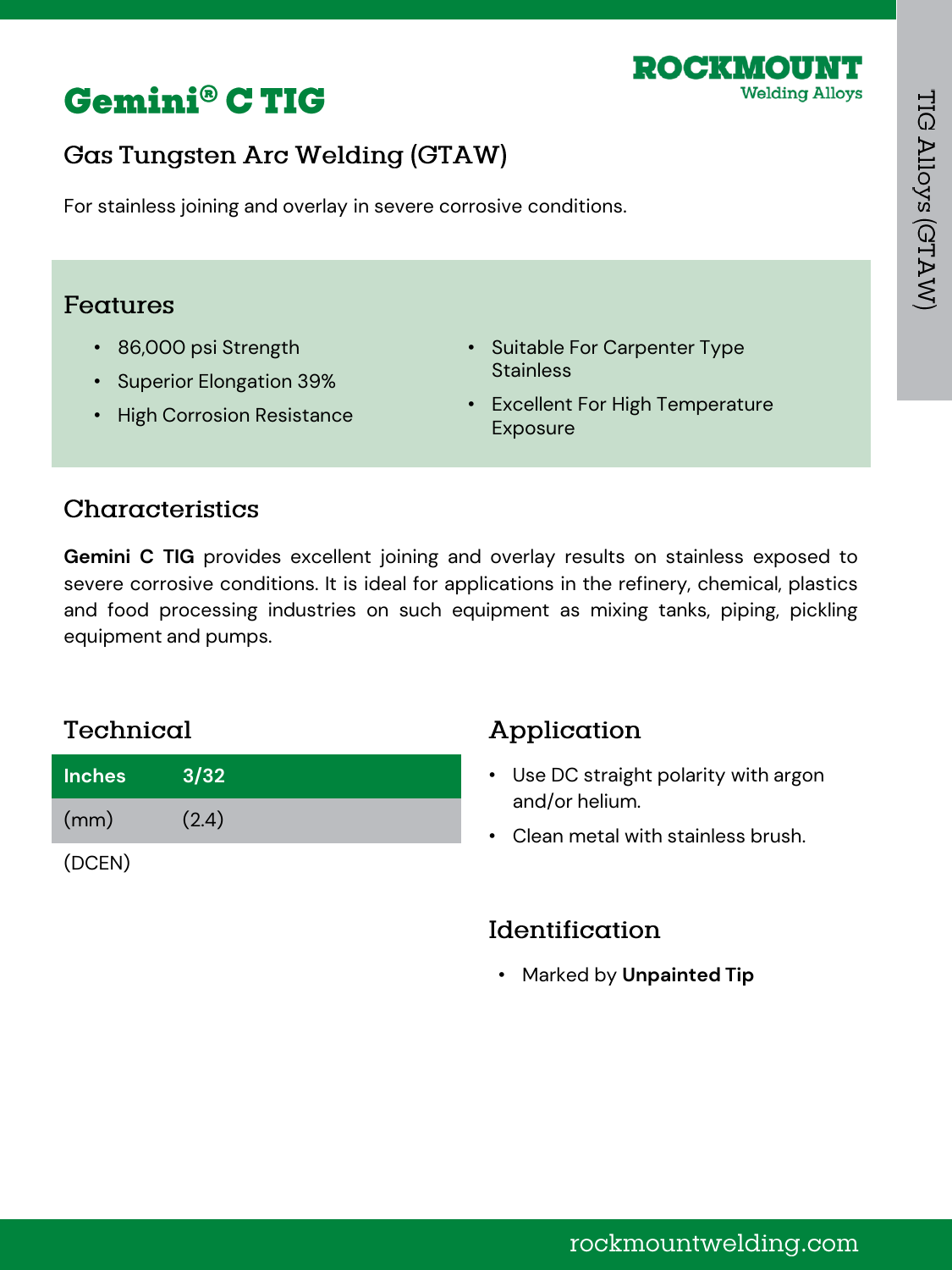



For stainless steels with high nickel and chromium.

#### Features

- Outstanding Oxidation Sealing
- Heat Resistance
- Perfect For Unknown Analysis
- High Ductility 33% Elongation
- High Strength 85,000 psi
- Good Strength to 2000ºF (1093ºC)

#### Characteristics

**Gemini E TIG** is perfect for welding stainless of the 25/20 type and for use when the exact composition of the stainless is unknown. This product contains more chromium and nickel than any type of stainless filler. Ideal for 309, 310, and 314 types as well as Martensitic 400 series.

#### Technical

| <b>Inches</b> | 1/16  | $\sqrt{3/32}$ |
|---------------|-------|---------------|
| (mm)          | (1.6) | (2.4)         |

(DCEN)

## Application

- Use DC straight polarity with argon and/or helium.
- Clean metal with stainless brush.

#### Identification

• Marked by **White Tip**